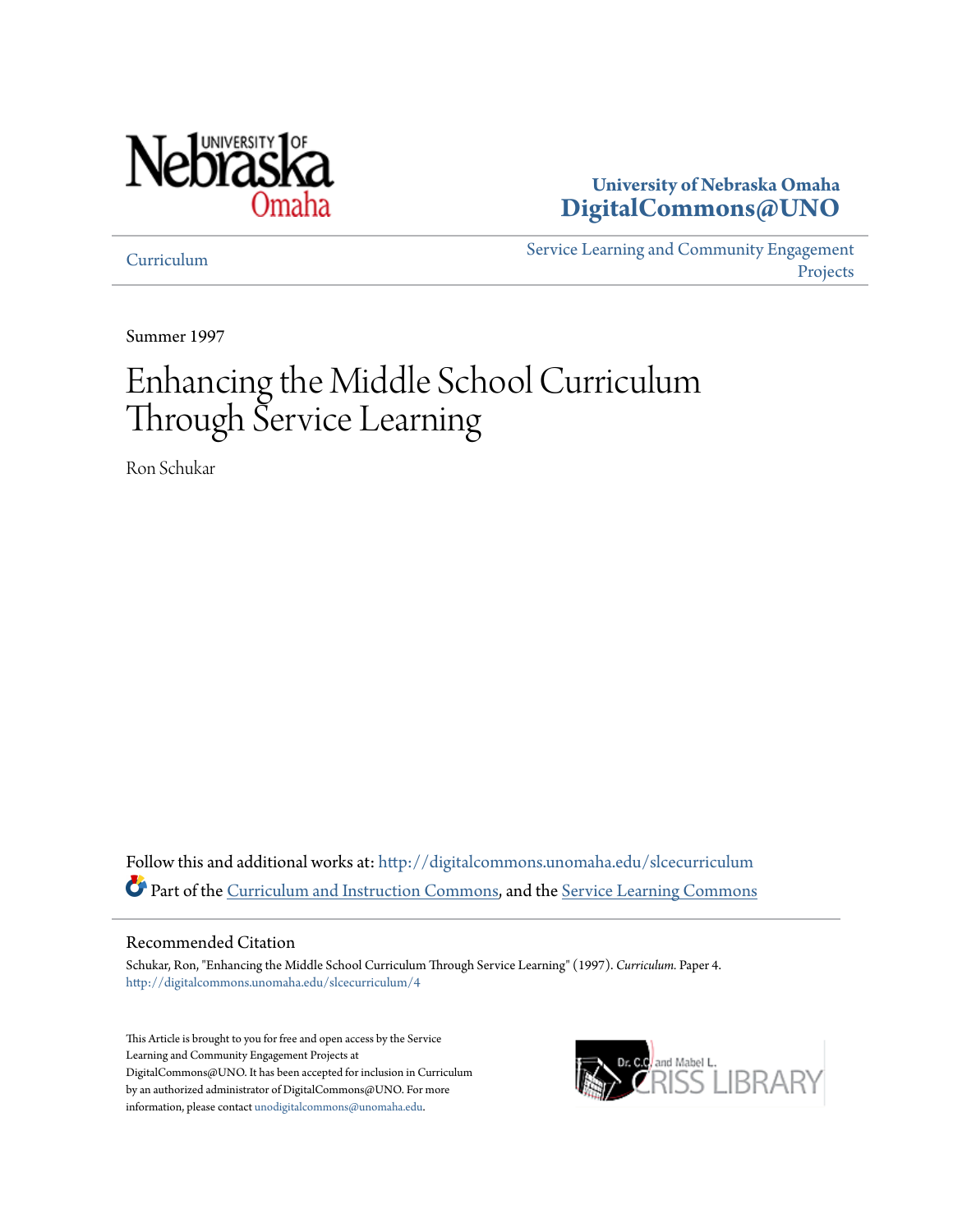# **Enhancing the Middle School Curriculum Through Service Learning**

0 N A WARM APRIL MORNING, 80 eighth-grade students from North Middle School in Aurora, Colorado, gathered in nearby Sand Creek Park to erect bat houses. "Why bat houses?" a local news reporter asked. "To control the insect population," one of the students answered. "We have reclaimed this park for all the plant and animal species that live here and for the people of our community who want to enjoy the surroundings," another student offered. "Because of the water and foliage, insects, especially mosquitoes, are a problem. We don't want the city to apply insecticides in the park, so we are trying to encourage bats into the park. In class we learned that bats consume thousands of insects each day." "Yeah," another student said with obvious pride, "build it and they will come."

Bat house construction in Sand Creek Park exemplifies the type of service learning projects developed by teams of middle school teachers from the states of Colorado, New Mexico, and Arizona under a teacher enhancement grant from the National Science Foundation. During the summer of 1993, eight teams, and again in 1994 another eight teams from the three states, including the North Middle School team, developed and later implemented integrated science and social studies curriculum units that were enhanced by a service component. As the voices of the students involved

*Ron Schukar is a staff associate with the Social Sci· ence Education Consortium. Boulder. CO.* 

in the Sand Creek Park project clearly articulate, students not only worked to resolve problems and issues in local communities, they did so in the context of the curriculum and with a vigorous appreciation of and excitement for learning and understanding.

This article discusses the connection between middle school instructional goals and service learning as a new and exciting instructional methodology. Particular emphasis is placed on the relationships between middle school science, social studies, and service learning. The article shows how service learning supports several national science and social studies content standards. The article concludes with a survey of evaluation findings generated from the National Science Foundation service learning project.

#### **Service Learning at the Middle School**

Middle school teachers who have embraced service learning as an instructional methodology understand the remarkable compatibility between instructional philosophy and practice at the middle level and the goals of service learning. For example, in 1981 Hurd, Robinson, McConnell, and Ross identified the following as among the essential characteristics of middle schools: interdisciplinary learning and interdisciplinary team instruction, flexible scheduling, emphasis on decision-making and problem-solving skills, use of varied instructional approaches, programs that encourage exploration

*THEORY INTO PRACTICE, Volume 36, Number 3, Summer 1997 Copyright 1997 College of Education, The Ohio State Universitv 0040-5841/97\$1.25*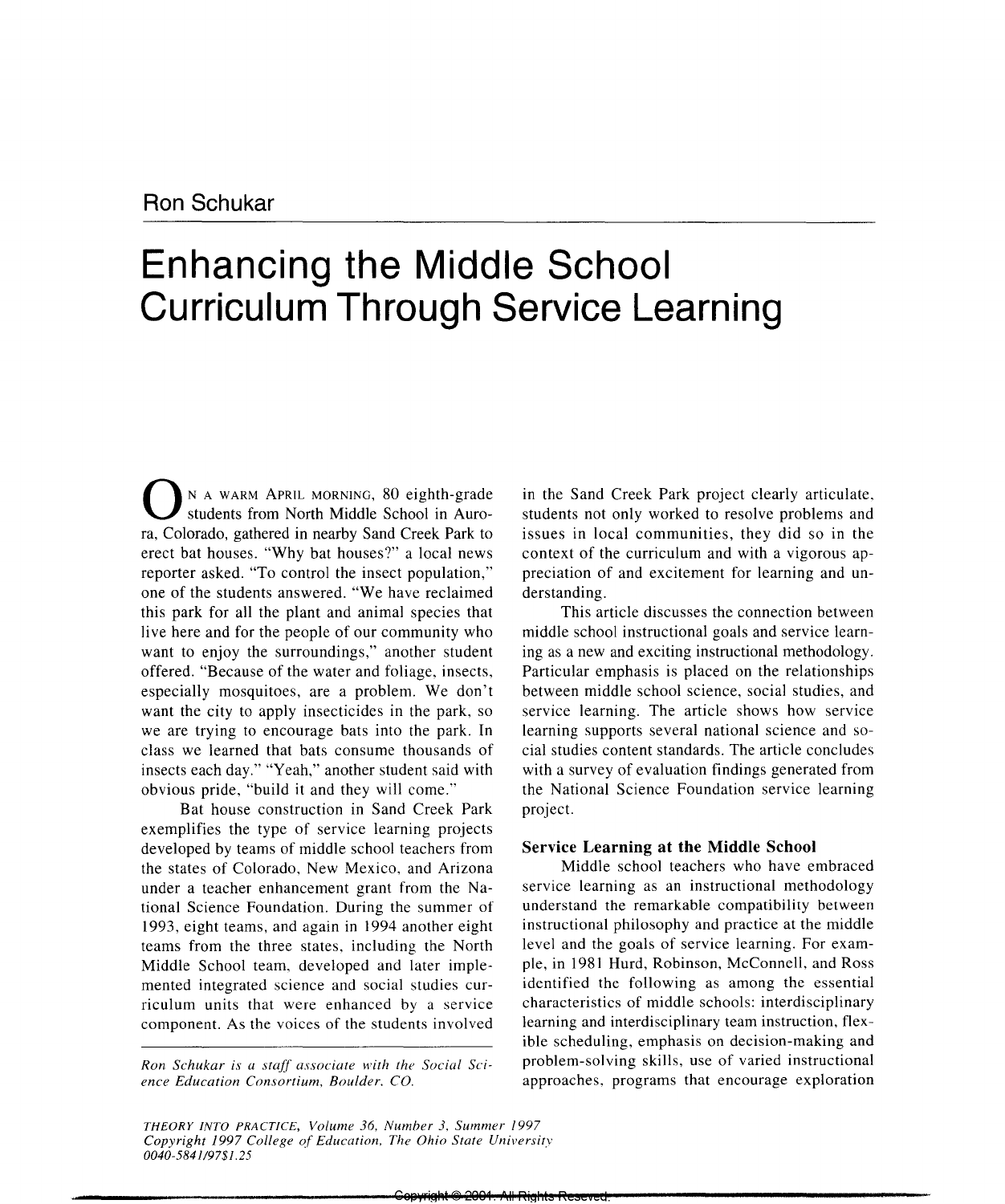and personal development, and positive and active learning environments.

These characteristics generally parallel the criteria for service learning defined by The National and Community Service Act of 1990. According to this document, service learning is a method:

(a) under which students learn and develop through active participation in thoughtfully organized service experiences that meet actual community needs and that are coordinated in collaboration with the school and community;

(b) that is integrated into students' academic curriculum or provides structured time for students to think, talk, or write about what the student did and saw during the actual service activity;

(c) that provides students with opportunities to use newly acquired skills and knowledge in real-life situations in their own communities;

(d) that enhances what is taught in school by extending student learning beyond the classroom and into the community and helps to foster the development of a sense of caring for others. (Cairn & Kielsmeier, 1991, p. 17)

Additionally, the commonly agreed-upon middle school student outcomes of personal growth and development, social growth and development, and intellectual development and academic learning closely correspond to the often-mentioned student outcomes for service learning programs of capacity for action, self-worth, citizenship, and academic skill development.

Service learning is often viewed as a means for achieving curricular reform at the middle level. Often lagging behind structural changes, curriculum and instruction at the middle school level must change if middle school structure is to be maximized and middle school philosophy realized.

One of the principal goals of middle level education is to create learning opportunities that are student centered and provide for student responsibility for learning. In service-learning enhanced curriculums at the middle school level, the "learner as doer" moves to the center of the educational stage. Teachers and students share in learning with students encouraged to assume responsibility for their own learning. At North Middle School, the idea of building bat houses in Sand Creek Park was suggested by students following a conversation they had with city parks and recreation officials. Much of the success of the project resulted from teachers encouraging students to gather information beyond the classroom and to then assume responsibility for applying that learning to resolve an identified problem.

Middle school philosophy stresses that students be provided opportunities to "rub elbows with the real world." In middle school curriculums that contain a service learning component, the community becomes a learning laboratory. Learning is authentic, which is to say that students are called upon to apply subject matter learned both in and out of the classroom to identifiable and significant community concerns. In the Sand Creek Park Project, knowledge of ecosystems and human impacts on the environment came alive to students as a result of their work in the park and their interactions with park officials and environmental experts.

At the heart of middle school philosophy is a belief that the organization of the curriculum should transcend separate subject areas. One of the primary curriculum organizers for accomplishing this goal suggests focusing on themes that emerge from the concerns of middle school students themselves. Through service learning experiences, schooling is linked to issues and questions of significance to students. Students learn to ask questions and devise answers to the questions. Again, the Sand Creek Park project provides a good example of the actualization of this goal. Although teachers devised the curricular and instructional components of the Sand Creek Park unit, it was the students who made the decisions about the service learning project. The students chose Sand Creek Park because they recognized a need and believed that they could work to make a difference.

Developing healthy student-teacher relationships is another major goal of middle level education. By working together in service learning projects, close relationships between teachers and students are enhanced. Many teachers who implement service learning projects describe more positive feelings about their students as well as increases in the importance of their roles as teachers. Amy Rogers, one of the Sand Creek Park project teachers at North Middle School writes the following about her experiences with students in the project

During this project I learned how powerful service learning can be. The students changed Sand Creek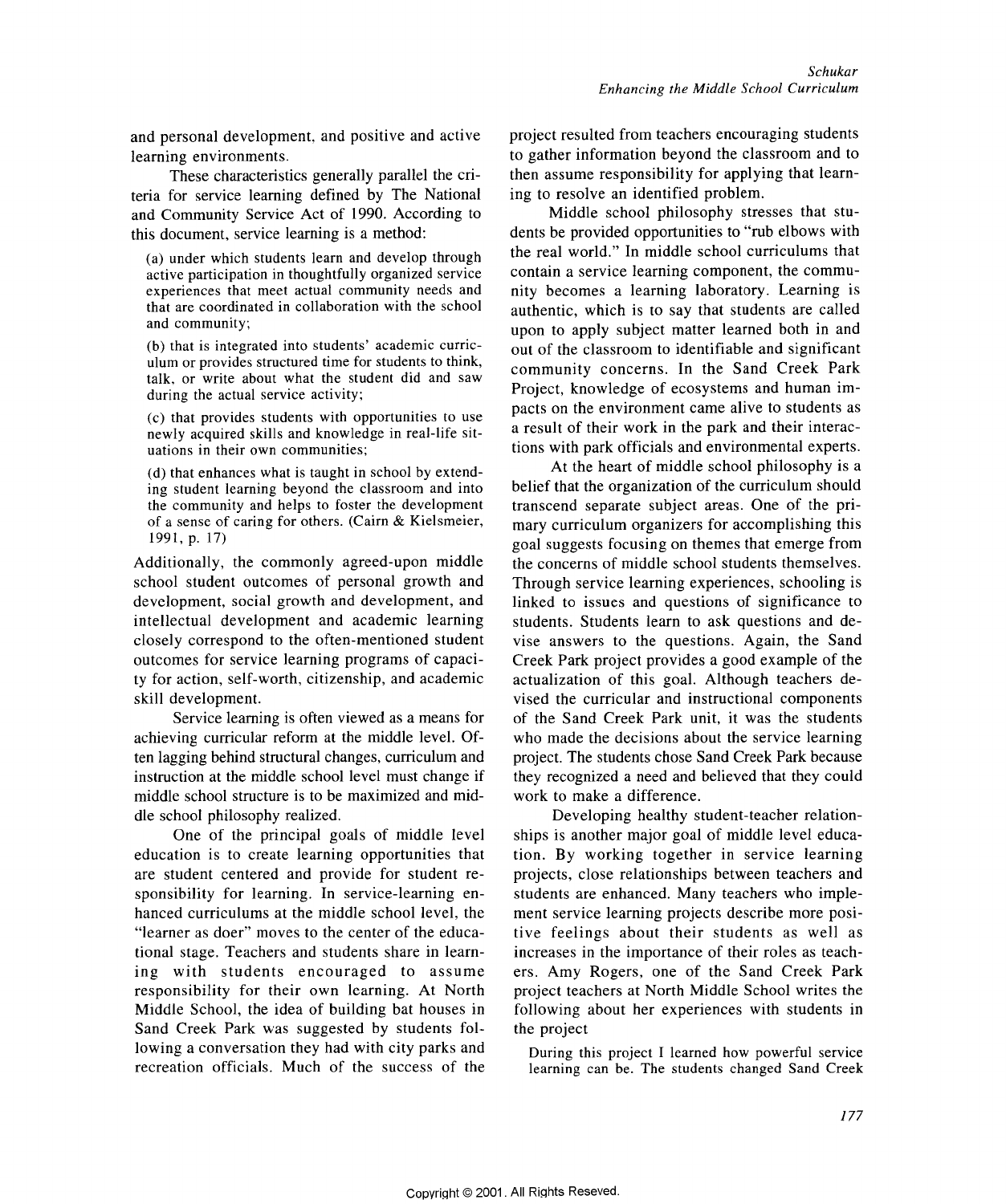Park for the better by cleaning up and building bat houses. But even more important, the students themselves were changed. These students, despite their diverse backgrounds and uncertain futures, came together believing in themselves and their ability to change their community. They came away from the project empowered with the knowledge that they can make a difference. As a result, I also came away with the belief in my ability to make a difference in my students' lives. (Schukar, Johnson, & Singleton, 1996, pp. 98-99)

The symbiotic relationship between service and middle-level education was identified as early as 1989. The well-read report, *Turning Points: Preparing American Youth for the 21st Century,*  suggests that youth service in the community become a part of the core program in middle school education. The report notes further that youth service is an important link between schools and the community and is a means for the community to "educate all of its young adolescents to become competent, responsible, and productive adults'' (Carnegie Council, 1989, p. 70).

#### **Middle School Science and Service**

As noted previously, although there has been significant movement toward the middle school concept in the past several years, serious problems in institutionalizing the changes have occurred because curricular and instructional adaptations have lagged behind structural change. Middle school science education is no exception. When the goals, format, and features of middle-level science programs are measured against the characteristics of middle education outlined above, the results are discouraging.

For example, in the late 1980s, 90 percent of middle/junior high level science programs were represented by factually oriented textbooks and based on the premise that students must develop a content background before moving on to concept and inquiry based instruction. Goals of these traditional middle level science programs included the following: present fundamental principles in each discipline, acquaint students with the process of scientific inquiry, help students acquire scientific attitudes, and assist students to acquire skills associated with basic scientific inquiry. Scientific inquiry was typically achieved through laboratory experiments delivered as separate and periodic experiences rather than as integrated and regular

**Oapy• iwl •t@: !ee 1. All** ~1a1 **it!; 11\esevea.** 

components of the middle level science course (Bybee & Giese, 1992).

According to the report, *Science and Technology Education for the Middle Years: Frameworks for Curriculum and Instruction,* the elements missing from many traditional middle-level science programs, but fundamental to the philosophy of middle school learning, include the following: relating scientific concepts and inquiry to real life social issues: developing personal and social decision-making skills; relating science learning to personal goals and career awareness; and extensive use of laboratory-oriented activities, field studies. and informal educational environments (Bybee et al., 1990). An examination of the service learning student outcomes outlined above suggests that service learning may well be one means to achieving true middle level science curricular and instructional objectives.

Service learning is not only a means for closing the gap between middle school philosophy and middle-level science curriculum and instruction, it also functions as a means to achieving several of the science standards proposed by the National Research Council ( 1996) in its document, *National Science Education Standards.* While the document does not make direct reference to service learning, it may clearly be perceived as a means to achieve some of the science standards. A couple of examples help demonstrate this relationship.

Science Teaching Standard D states that teachers of science need to design and manage learning environments that provide students with the time. space, and resources needed for learning science. In doing this, teachers identify and use resources outside the school and engage students in the design of the learning environment (NRC. 1996). Service learning supports the achievement of this standard by (a) seeking to connect schools and communities in new and positive ways and (b) involving students in the planning of each service learning experience.

Science Content Standard 7 states that an important purpose of science education is to give students the means to understand and act on personal and social issues (NRC, 1996). Service learning programs seek to engage students not only in learning about social problems but in doing something about them.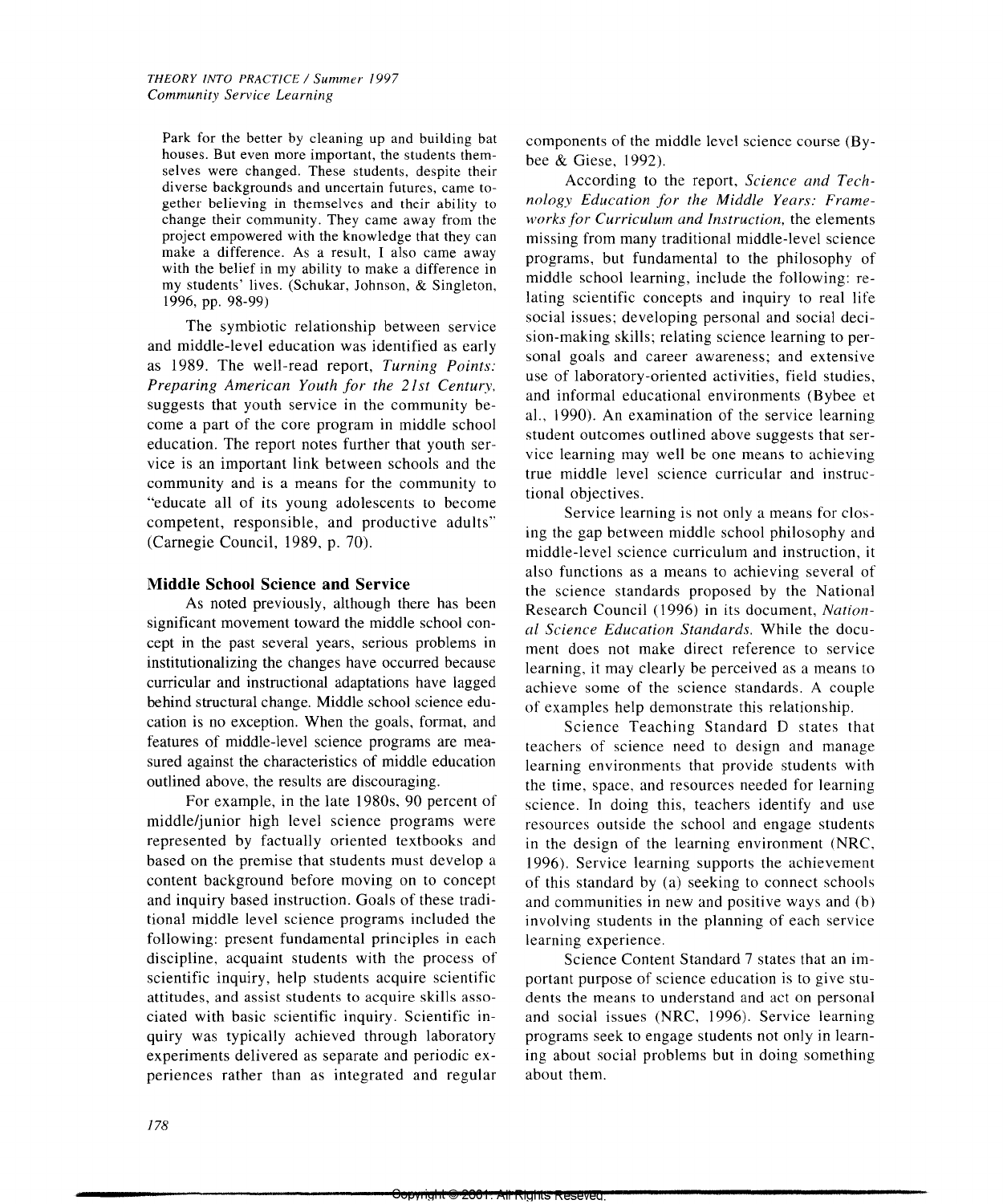"Salven El Desierto" (Save The Desert) is a science-based service learning project located at Valencia Middle School in Tucson, Arizona. A 1994 National Science Foundation service learning project school, Valencia developed the unit to link service with the study of desert ecology. Although science is the lead discipline in the unit, math, language arts, and social studies are taught along with and in support of the desert ecology theme. The school is located just outside the Saguaro National Monument and a few miles from the world famous Arizona Sonoran Desert Museum. Prior to participating in the NSF project, a unit on desert ecology and a unit on the history of desert peoples was taught at the school. Both units were taught in traditional ways.

The service enhanced unit, "Salven El Desierto," continues to provide students at Valencia with an opportunity to examine the ecological aspects and history of the Sonoran Desert. However, with the addition of the service project, students do so in ways that support the fundamental philosophy of middle school learning and meet the goals of several national science content standards. Through an arrangement with the Arizona Sonoran Desert Museum, Valencia students serve as junior docents with the museum. Along with their classroom studies on the desert environment and history, students receive additional instruction from the museum's educational staff. Following the training the Valencia students don museum uniforms and, as a service learning project, work alongside adult volunteers to provide information on the desert to the thousands of visitors who come to the museum each year.

The service component of "Salven El Desierto" does much to align the curriculum and instruction at Valencia Middle School with the goals of middle school science and middle school standards. By way of the project, students apply what they learn in the classroom to real life issues and problems. In their role as junior docents, students utilize field studies and informal educational environments to refine personal and social decisionmaking skills and examine personal goals and career possibilities. "Salven El Desierto" provides a unique connection between the school and community, and actively engages students not only in learning about issues and problems but in doing something about them.

### **Middle School Social Studies and Service**

Like their science colleagues, middle school social studies teachers are faced with making curriculum and instructional decisions that reflect and support middle school philosophy and structure. They are also confronted with national, state, and local program standards. In 1994 the National Council for the Social Studies published *Curriculum Standards for the Social Studies: Expectations of Excellence.* At the same time, standards were being developed in history, geography, civics and government, and economics. The social studies standards were designed to address overall curriculum design and comprehensive student expectations, while the individual discipline standards were to provide focused and enhanced content detail.

As is true in the case of the science standards, service learning is not directly referenced in the social studies standards. However, many service learning outcomes are represented in the social studies standards, either in support of or as a means to achieving specific standards. For example, the National Council for the Social Studies theme of individual development and identity calls for social studies programs to include experiences that enable the learner to describe personal connections to places associated with community, nation, and world (NCSS, 1994). In similar terms, service learning programs seek to help students become invested in their communities by working with community groups or agencies to improve community life.

Within the theme of individuals, groups, and institutions, NCSS suggests that social studies programs include experiences that provide for the study of interactions among individuals, groups, and institutions so that learners can apply knowledge of how groups and institutions work to meet individual needs and provide for the common good (NCSS, 1994). Service learning programs seek to help students develop a greater sense of commitment beyond self, a broad base of experience and community connections, and a sense of membership in the community.

Under the theme, civic ideals and practices, NCSS recommends that social studies programs include experiences that provide for the study of the ideals, principles, and practices in a democratic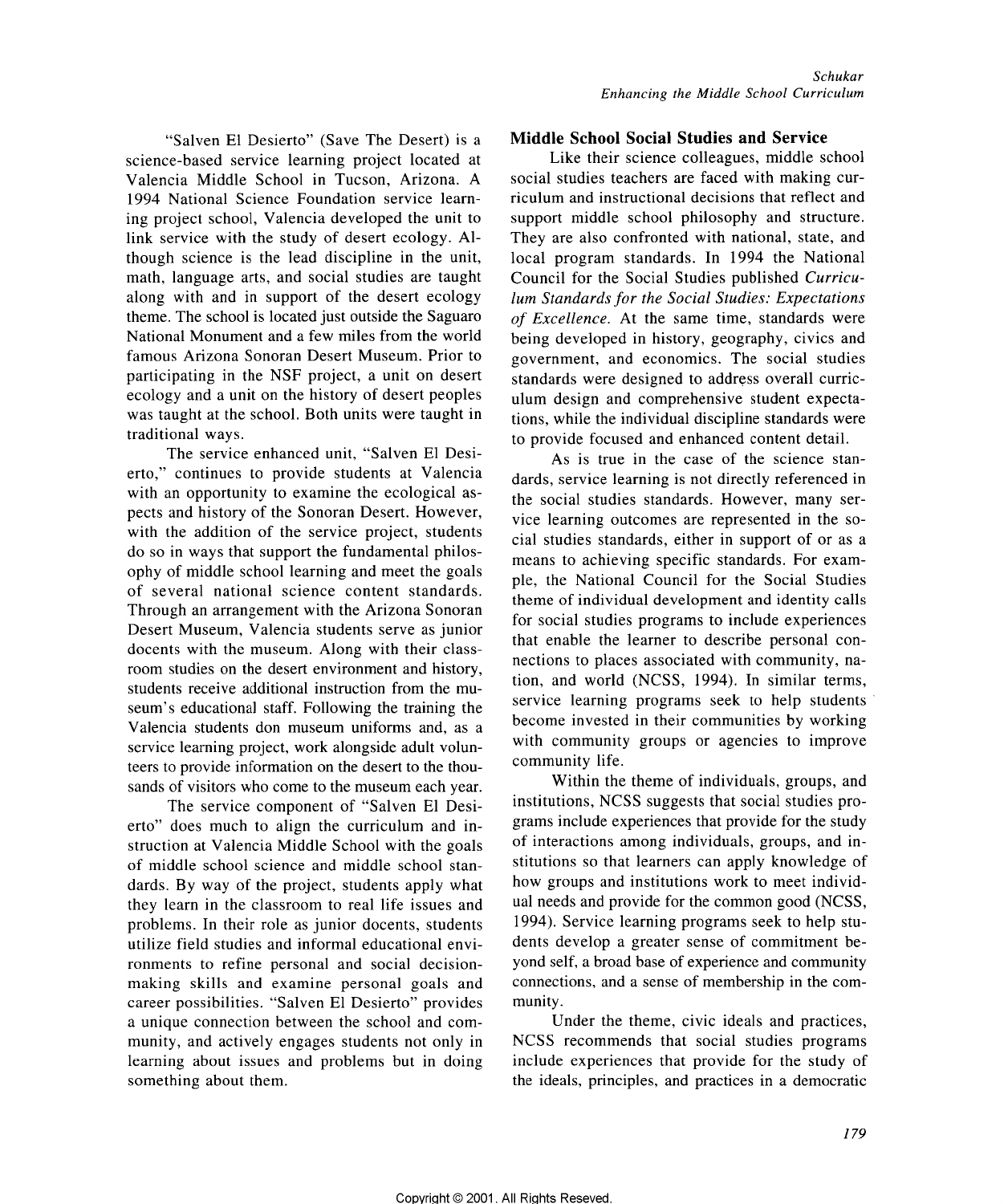republic so that the learner can (a) practice forms of civic discussion and participation consistent with the idea of citizenship in a democratic republic and (b) examine standards designed to strengthen the "common good" through a range of options for citizen action (NCSS, 1994). Service learning stresses students' involvement in their communities through service activities. The process of looking at community problems and considering solutions involves students in civic discussions that produce plans of action. Further, service learning contributes to community development and revival. As young people contribute through service to the common good, they are seen to be one of the community's greatest resources.

Mansfeld Middle School is an inner-city school located in Tucson, Arizona. In 1993, the school participated in the NSF service learning project and developed the service learning enhanced project, "The Kid's Guide To Hunger." This social studies-based unit involves students in the study of food and hunger problems throughout the world. Food and hunger issues had been integral to the curriculum. However, prior to Mansfeld's participation in the NSF project, there had been little integration with other subject areas and of course no service linkages.

Like schools throughout the nation, prior to the Thanksgiving holiday, Mansfeld Middle School participated in a yearly community food drive. Traditionally, the school collected the least amount of food of any middle school in the district. Students involved in "The Kid's Guide to Hunger" decided that their service project would involve educating their peers about food and hunger issues in the community of Tucson in hopes of effecting a change in the giving patterns of the other students.

Along with their integrated studies on global food and hunger issues, students designed a hunger awareness campaign. Primary in their effort was the development of a videotape on which they explained the function of the local food bank and featured interviews with food bank officials, workers, and recipients. After the video was edited, students took it to each homeroom class in the school and showed the film, answered questions. and made a plea for food for the Mansfeld food drive. Mansfeld gathered more food than any other middle school in the district in 1994.

"The Kid's Guide to Hunger" project illustrates the relationship between service learning and some of the social studies content standards. Specifically, "The Kid's Guide To Hunger" provided students an opportunity to achieve the social studies content objectives of making personal connections in the community; understanding how groups and institutions meet individual needs and provide for the common good; and studying the ideals, principles, and practices of a democratic republic. Additionally, the project accomplished these objectives in a manner consistent with true middle school philosophy and goals.

#### **National Science Foundation Project**

Mindful of the harmonious relationship between middle-level education and service learning as well as the need to enhance middle-level science and social studies curriculum and instruction. the Social Science Education Consortium (SSEC) developed and was awarded a 3-year teacher enhancement grant by the National Science Foundation to work with middle school teachers to augment their curriculums with service learning. The project. "Enhancing the Middle School Curriculum Through Community Service," brought together teams of middle school science and social studies teachers from Colorado, New Mexico, and Arizona for month-long summer institutes in 1993 and 1994. Life science and social studies comprised the focus of the 1993 summer institute. while the 1994 institute stressed earth science and social studies. Whereas the Social Science Education Consortium was responsible for the social studies content and teacher strategies. the science content and instruction were coordinated by the University of Colorado's Science Discovery Program. Science Discovery provides science instruction for children and teacher training at elementary and middle schools.

Each of the two summer institutes was designed to (a) introduce participants to the nature and scope of service learning, (b) provide an opportunity for participants to examine and develop interdisciplinary curricular linkages, and (c) help each team create a model unit. Each of the model units developed during the institutes integrated science (the primary content area) and social studies topics with service activities. Several units also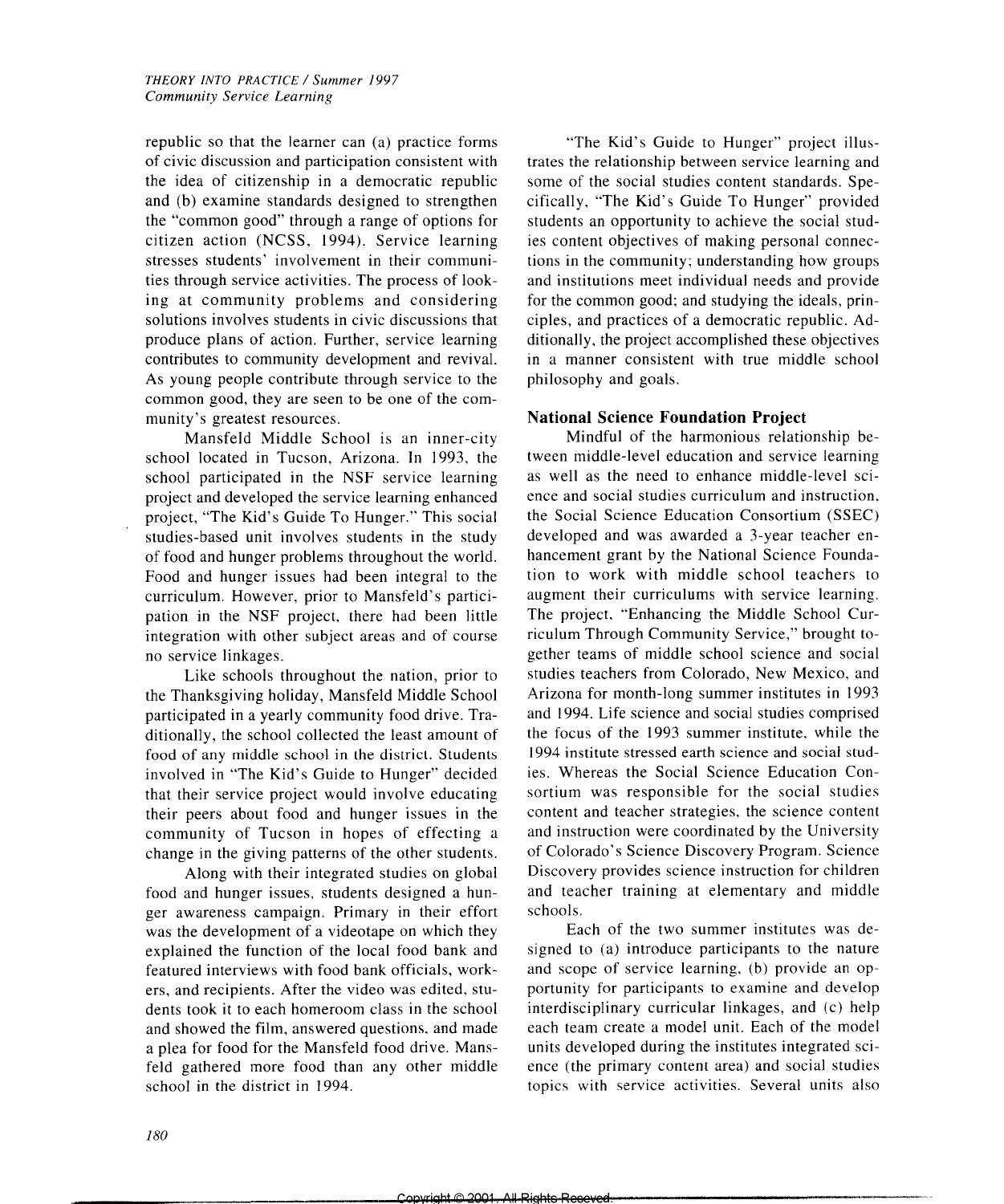integrated language arts, math, and other subject areas or disciplines.

Following the institute, each team was responsible for teaching and evaluating the model units in their classrooms. Themes of the units were diverse, focusing on concepts covered in life and earth science in the science curriculum and geography, history, and civics in social studies. As can be determined from the descriptions provided above, the service projects were also varied. Service activities ranged from the building and installing of the bat houses to the design and development of low-maintenance community native plant gardens. Additional examples of model units developed during the institutes include the following:

- *"Signs Along the Trail."* This science/social studies unit involves students in learning about rivers, human settlement, and river ecosystems. Students design, construct, and place flora and fauna identification signs along the Arkansas River Trail in Pueblo, Colorado.
- *"Land of Plenty?"* This unit focuses on the limited nature of earth's resources and uses the theme to integrate the core subjects. Topics addressed include definition of and availability of resources and human resource wants and needs. Service projects include oncampus recycling and conservation activities at schools in Mesa, Arizona.
- *"Treasured Trees of Mescalero."* This unit integrates all academic areas around the community's respect for and uses of trees. The service project involves students working with tribal elders to construct park benches out of downed timber and locating the benches throughout the Mescalero Apache community in New Mexico.
- *"Trails to Colorado: Past and Present."* The unit integrates all academic subjects in the study of the impact of human settlement and economic development on the environment. Service activities include educating the community about local environmental problems related to economic development as well as educating the community about those private sector enterprises that are environmentally responsible in Commerce City, Colorado.
- *"A Taste of Hominy."* In this integrated science and social studies unit, students examine how Native American cultures of the southwest use and impact natural resources. Service projects include working with neighborhood volunteers to develop native and non-native gardens on school property at Sunnyslope School in Phoenix, Arizona.

In addition to implementing their units, each participating team conducted at least one awareness workshop for teachers in their school or school district. Several teams also conducted workshops at local, regional, and national conferences. Staff provided follow-up training and technical assistance, often worked with the teams in their awareness workshops, and made a minimum of two site visits to each of the team sites.

A resource book, *Service Learning in the Middle School Curriculum* (Schukar et al., 1996), was developed as the final NSF project activity. The book, published and available through the SSEC, provides an overview of service learning, a detailed description of the curriculum and planning framework, synthesized versions of six of the model units developed during the course of the project, and a section on assessing integrated service learning projects.

### **Teacher Impact Assessment**

Following the implementation of model units by the Year Two project teachers, the SSEC staff, with assistance from four service learning evaluation experts, designed a teacher impact evaluation protocol to determine the effects of participation in the SSEC service learning teacher enhancement project on (a) teacher instruction, (b) collaboration with colleagues and the community, and (c) perceptions of service learning and its effects on student learning. Of the 80 teachers involved in the project, 55 were interviewed by telephone or in person during April, May, and June 1995. Table 1 summarizes some of the data collected and made available to the National Science Foundation.

| Table 1                 |  |
|-------------------------|--|
| <b>Participant Data</b> |  |

| 1. Participants who chose to attend<br>the institutes because of an interest<br>in the topic:               | 78.6% |
|-------------------------------------------------------------------------------------------------------------|-------|
| 2. Participants who indicated that<br>service was a priority                                                |       |
| • in their schools:                                                                                         | 70.4% |
| • in their school districts:                                                                                | 61.1% |
| 3. Participants who had no previous<br>experience with service learning<br>prior to the institutes:         | 66.7% |
| 4. Participants who implemented a<br>service learning project in their<br>school following participation in |       |
| the institutes:                                                                                             |       |

Some of the benefits of the integrated science/social studies/service learning approach found by teachers included: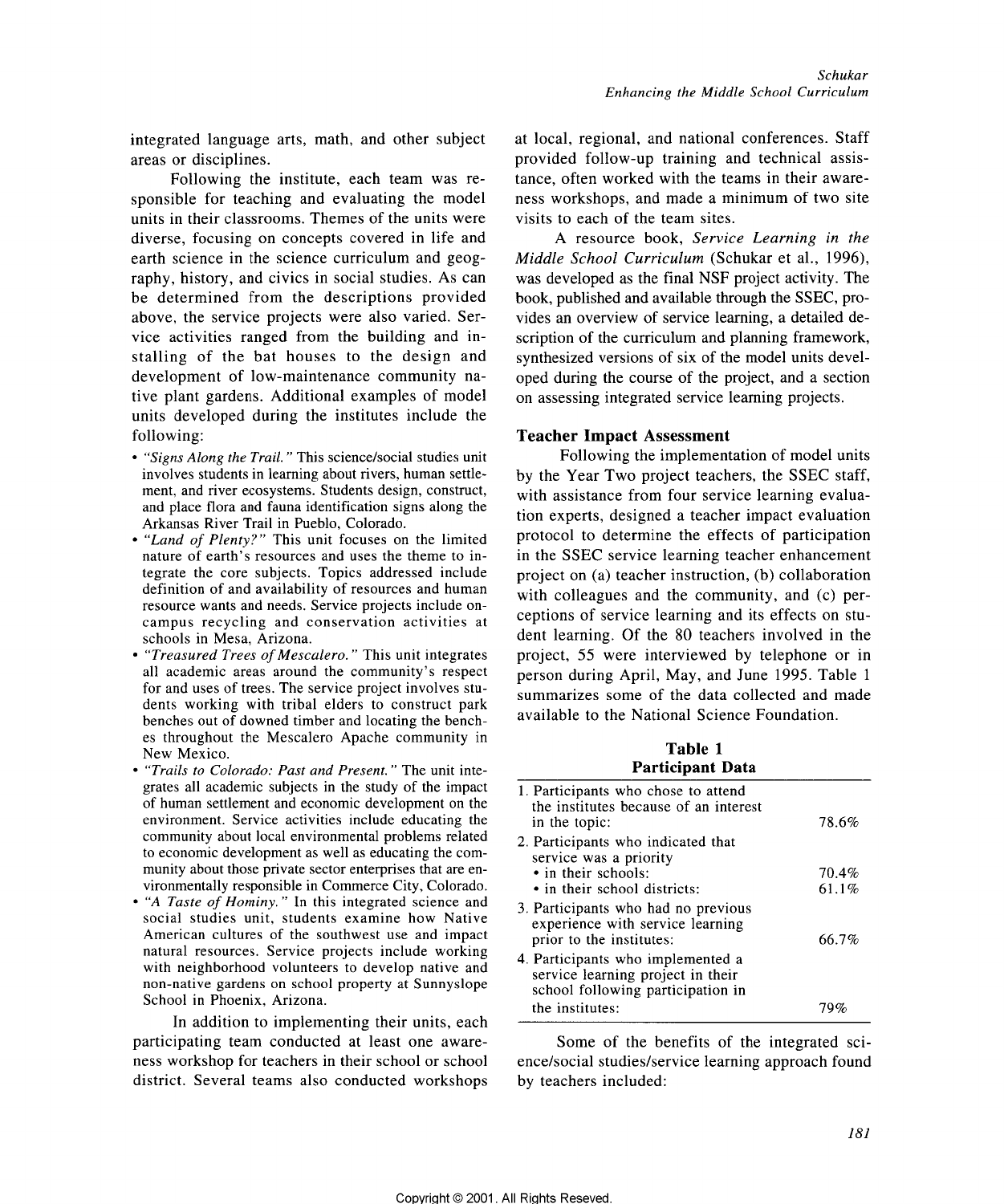- Enhanced student interest in, understanding of, and attitudes toward both science and social studies.
- Strengthened community and school ties.
- Positive impact on personal philosophy of instruction and feelings of professionalism.
- Improved collaboration with colleagues and community resources.
- Expanded view of the role of students in the community.

Teachers rated the impact of student participation in the service learning project on student interest in science and social studies, student understanding of science and social studies concepts, and student attitudes toward the two content areas. Table 2 summarizes the teachers' responses.

Teachers were asked to rate how valuable students felt the service learning project was to them personally, academically, and to the community. On a scale of I (low) to 5 (high), teachers rated how students valued the project as follows: personally—mean 4.3; academically—mean 3.9; to the community-mean 4.1

Asked to describe the greatest strengths of their integrated science/social studies service learning units, the teacher participants noted the following: (a) the hands-on learning experience afforded by the project, (b) students' connection with the larger community, (c) teachers' enhanced ability to integrate across academic disciplines, and (d) the unit topic's relevance to students. Of teachers who implemented units, 87.5 percent reported they would teach their units again. Many reported they would begin their unit earlier in the year, include more resource people, and work more closely with other team members when they teach it again.

When asked to describe their greatest satisfaction with implementing their integrated service learning units, teachers reported a wide range of positive outcomes, both for themselves and for students. The most commonly reported satisfactions with the unit are summarized in Table 3.

#### **Conclusion**

Service learning enhanced curriculum and instruction in middle schools helps bridge the gap between the theory and practice of middle level education. At the same time, the relationships between service learning and student achievement of content standards make service learning an important link in the current educational reform move-

Convright @ 2001

#### **Table 2**

#### **Impact of service learning project on student interest in, understanding of, and attitudes toward content areas.**

| Scale: $1$ (low) to $5$ (high)           |      |
|------------------------------------------|------|
|                                          | Mean |
| Interest in science                      | 3.9  |
| Interest in social studies               | 3.8  |
| Understanding of science concepts        | 3.8  |
| Understanding of social studies concepts | 3.9  |
| Attitudes toward science                 | 4.0  |
| Attitudes toward social studies          | 39   |

#### **Table 3 Most Commonly Reported Teacher Satisfactions With the Project**

- Student enthusiasm and excitement about the unit. Teachers reported that students were highly involved in the unit and felt a sense of accomplishment as a result of the unit.
- Providing an authentic learning experience for students. Teachers reported a high level of student interest in science content through the unit's hands-on approach; teachers reported that students felt they did something worthwhile in the community; teachers expressed satisfaction with having created this "real" learning portion of the unit.
- Low-achieving students and "troublemakers" got excited about the project, enjoyed the unit, and did especially well in the service learning portion of the unit.
- Students expressed a sense of pride about themselves and their achievements through participation in the unit.
- Teachers reported a feeling of mastery and achievement as a result of creating and implementing a successful integrated unit.
- The school and students received public recognition for undertaking a worthwhile project in the community.

ment. However, the most important benefits of service learning are found in its direct, day-to-day impact on students. communities, and schools. It is the doing, caring, helping, and linking that occurs within a service enhanced curriculum that is primary.

Service learning provides educators with a means to respond to the harsh logic of events that shape the lives of their students and to offer students opportunities to make positive contributions to their communities. Patti Werner, one of the teacher designers of the Sand Creek Park project at North